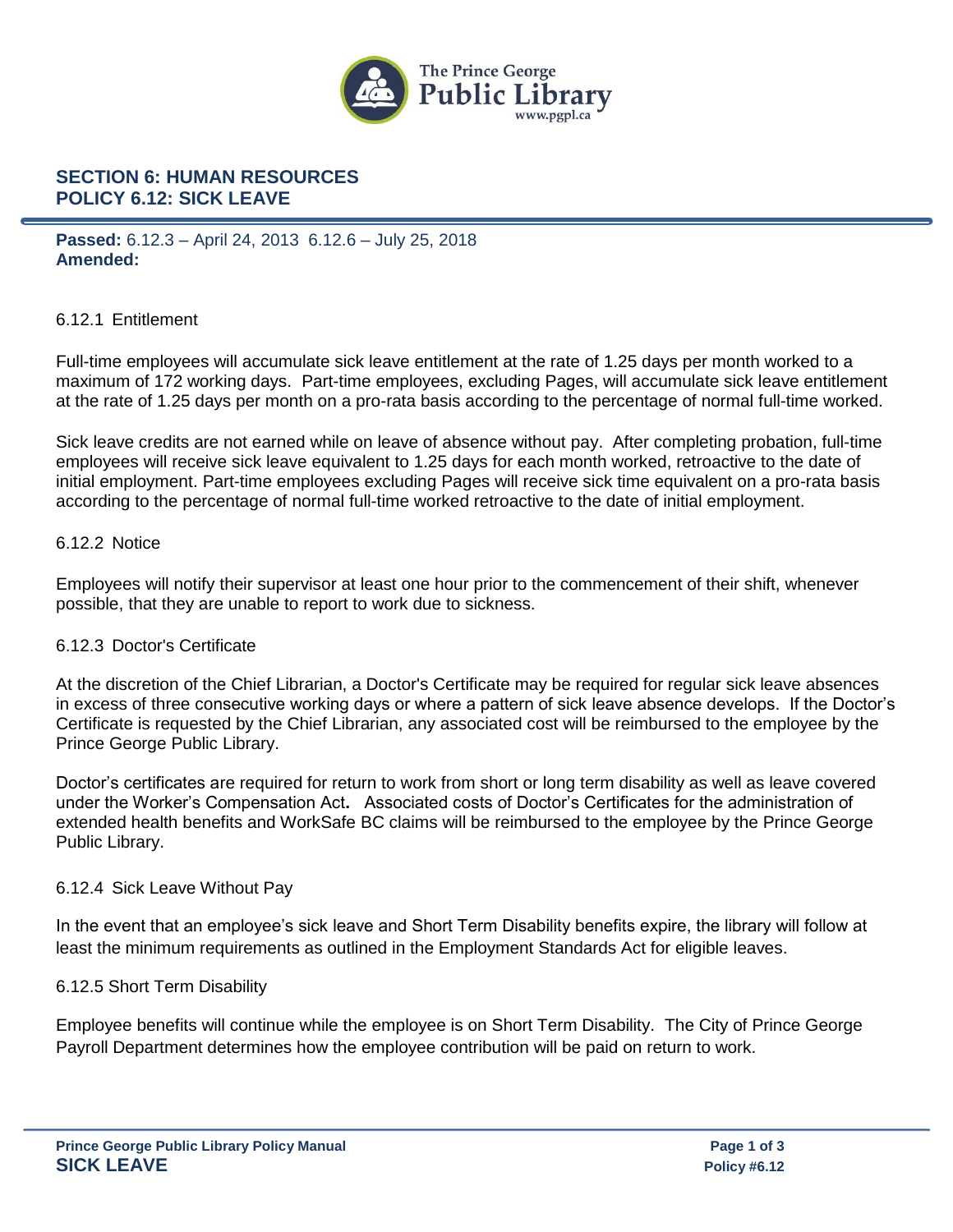

# **SECTION 6: HUMAN RESOURCES POLICY 6.12: SICK LEAVE**

**Passed:** 6.12.3 – April 24, 2013 6.12.6 – July 25, 2018 **Amended:**

## 6.12.6 Long Term Disability

Employee benefits will continue for a period of twelve months while an employee is on Long Term Disability, with premiums being shared as per Section 6.9.2. After twelve months, the employee has the option of continuing benefits by covering 100% of the costs, or cancelling participation in the benefit plan.

The employee will be invoiced by the City of Prince George Payroll Department for the employee contribution amount owing during the first twelve months. The City Payroll Department will invoice quarterly in advance for employee contributions continuing after twelve months.

Employees on Long Term Disability who work 780 hours or more in any twelve month period will continue to be entitled to benefits according to Section 6.9.1.

## 6.12.7 Cash Payout of Accrued Sick Days

## 6.12.7.1 Intent

The Prince George Public Library Board places prime importance on its ability to manage its resources effectively and minimize the impacts deficits and budget reductions have on Library staff as a whole.

Further, it is the Board's view that sick leave is a benefit the employer provides to employees to assist in coping with illness.

### 6.12.7.2 Regulations

As of September 17, 1993 employees will no longer be able to accrue sick leave for the purpose of payout.

Full-time employees and grand-parented part-time employees who were hired prior to September 17, 1993 will retain the right to bank, for the purpose of payout, any sick leave accrued up to and including September 17, 1993. If this bank is eroded due to ill health, the employee may rebuild the bank from future sick leave entitlement, to a maximum, of that which had been earned by the employee as of September 17, 1993.

These employees will be entitled:

Upon resignation, to receive a cash amount equal to 25% of their accumulated sick leave bank as of September 17, 1993 or 25% of their total current accumulated sick leave whichever is least.